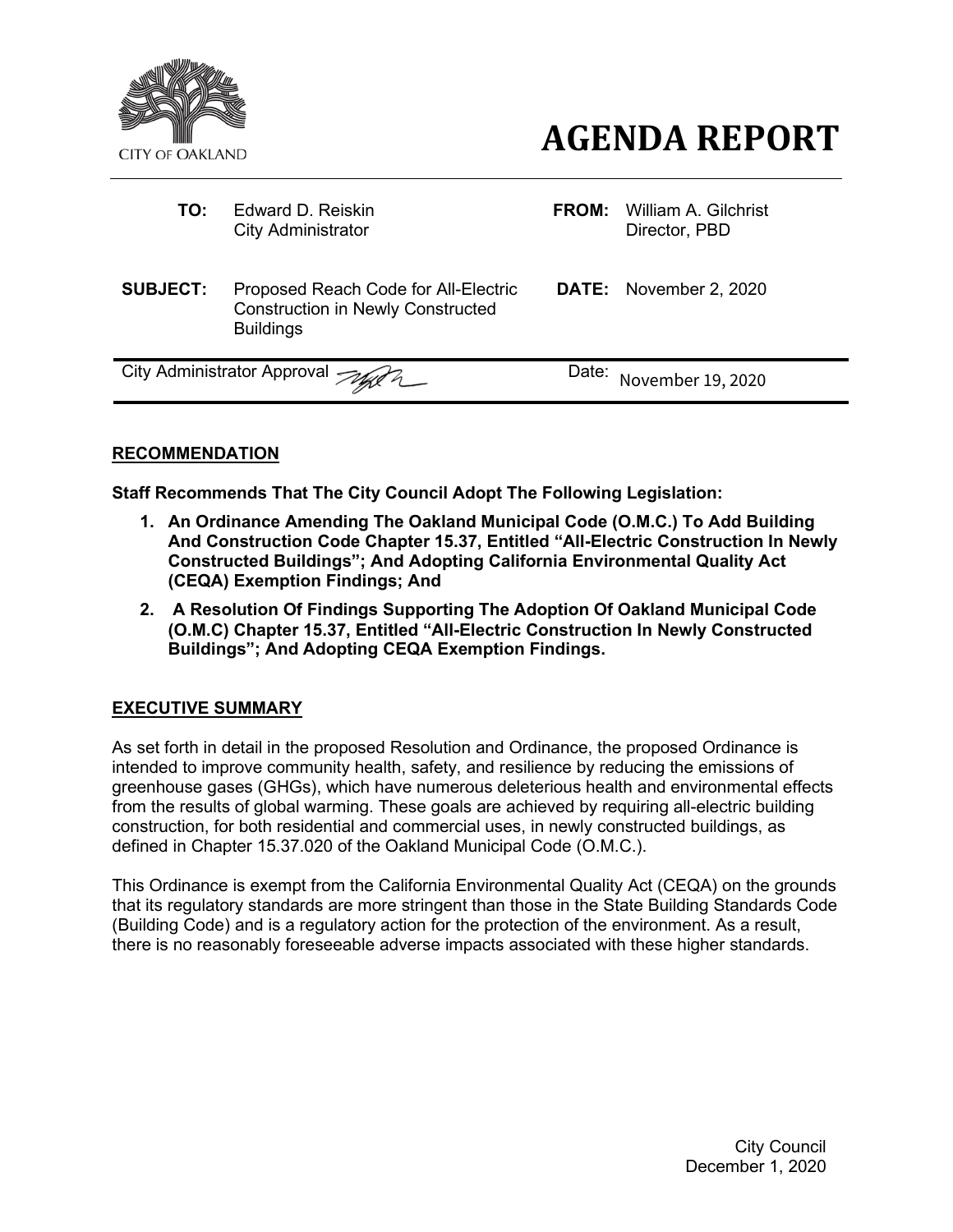### **BACKGROUND / LEGISLATIVE HISTORY**

The City of Oakland has been a leader in ambitious and equity-driven climate action for decades, frequently surpassing California statewide goals. Resolution No. 82129 C.M.S. (2009) directed staff to develop the City's first climate strategy - the 2020 Energy and Climate Action Plan - with a GHG emission reduction target of 36 percent below 2005 levels; it also established a long-term GHG reduction target of 83 percent by 2050. In 2015, as a signatory to the Under2 Memorandum of Understanding and the Global Covenant of Mayors, the City declared its commitment to reducing its GHG emissions to levels consistent with the targets established in the 2015 Paris Climate Accord.

In 2016, California enacted Senate Bill (SB) 32, which built on the 2006 California Global Warming Solutions Act by requiring Statewide GHG emissions be reduced to 40 percent below 1990 levels by 2030. In 2018, the Oakland City Council adopted Resolution No. 87183 C.M.S., establishing a GHG emissions reduction target of 56 percent below 2005 levels by 2030. The City Council also adopted Resolution No. 87397 C.M.S. in 2018, declaring a climate emergency and calling for regional collaboration and a "citywide just transition and urgent climate mobilization effort to reverse global warming … as quickly as possible towards zero net emissions."

In July 2020, the City Council adopted the 2030 Equitable [Climate Action Plan](https://cao-94612.s3.amazonaws.com/documents/Oakland-ECAP-07-24.pdf) (ECAP), a comprehensive plan responsive to the abovementioned Resolutions. The ECAP addresses both GHG mitigation and climate resilience through an equity lens, leveraging the tools and policy levers available through the City's regulatory and legal spheres of control to reduce local GHG emissions on a path projected to exceed Council's adopted 2030 and 2050 reduction targets. Alongside the 2030 ECAP, the City Council also adopted a Carbon Neutrality Target of 2045 (Resolution No. 88268 C.M.S.). Achieving carbon neutrality will require complete decarbonization (ensuring that all mechanical systems run on clean electricity) of Oakland's building sector.

Action B-1 (*Eliminate Natural Gas in New Buildings*) in the 2030 ECAP directs staff to prohibit new buildings and major renovations from connecting to natural gas infrastructure, specifying both climate and public health reasons for doing so.

The local building code is an important tool for cities to further local climate goals, including those set forth in Oakland's ECAP. Local jurisdictions are required to enforce the California Building Standards Code, codified as Title 24 of the California Code of Regulations (hereafter, Title 24), whether or not the jurisdiction formally adopts the Code. Title 24, Part 6, governs energy and energy efficiency in residential and nonresidential buildings.

Local jurisdictions are permitted to adopt local amendments that exceed the State building code to address local conditions. Local jurisdictions may not adopt or implement less stringent standards. California Health & Safety Code Section 17958.7 provides that before making any modifications to the California Green Building Standards Code or any other applicable provisions published by the State Building Standards Commission, a governing body must make an express finding that each such change or modification is reasonably necessary because of specified local conditions. The findings must be filed with the State Building Standards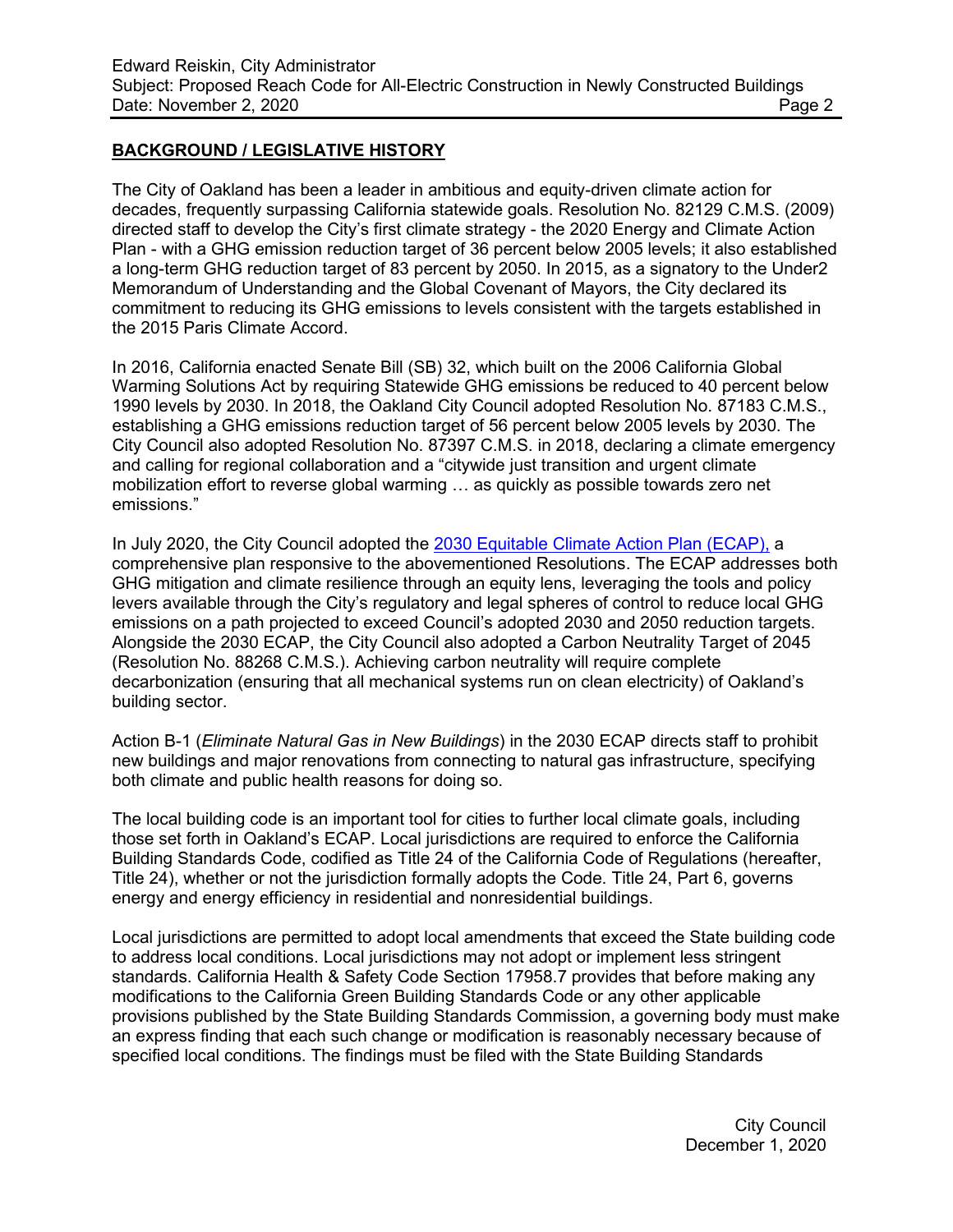Commission before the local changes or modifications go into effect. The recommended findings are set forth in the proposed Resolution.

As of October 30, 2020, at least 39 California jurisdictions (including Berkeley, Palo Alto, San Jose, and San Francisco) have adopted ordinances to begin decarbonizing buildings in their boundaries, using an array of building code approaches. This includes 15 cities that have adopted "all-electric, whole-building" requirements. The proposed Ordinance would continue to advance the City's commitments to reach the abovementioned and shared goals with that of its neighbors to reduce greenhouse gas emissions.

## **ANALYSIS AND POLICY ALTERNATIVES**

Oakland's 2017 Climate Action for Urban Sustainability (CURB) analysis indicated the City would not achieve its GHG emission reduction targets without eliminating natural gas combustion in buildings. In 2017, the most recent year for which data is available, 25.8 percent of Oakland's local GHG emissions originated from buildings, of which more than 70 percent came from natural gas combustion. That same analysis listed electrification of building spaceheating systems as one of the top five strategic actions necessary to achieve those goals.

Oakland's primary source of electricity is East Bay Community Energy (EBCE), a local joint powers authority electricity supplier in Alameda County that prioritizes local renewable generation and local green jobs and development. EBCE's electricity generation was 85 percent renewable in 2019 and likely to be fully renewable and carbon free well before 2030. Increases in Oakland's consumption of electricity therefore draw from a clean and equitable electric grid, one that supports local economic development.

Failure to address and significantly reduce GHG emissions will result in continued increases in sea level rise that could put Oakland homes and businesses, public facilities, and portions of major local and regional transportation infrastructure at risk. Additional direct impacts of an unmitigated climate crisis likely to affect Oakland, as described in the Intergovernmental Panel on Climate Change (IPCC) reports and the 2030 ECAP, include severe weather events, increasing droughts, more frequent heat events and wildfires, smoke inundation from regional fires, erosion, flooding, and landslides.

### *Impacts of Natural Gas*

*Natural Gas and the Climate Crisis –* Natural gas is primarily comprised of methane, a shortlived climate pollutant whose contribution to climate change ("global warming potential") is 86 times greater than carbon dioxide. Stopping methane pollution is necessary to keep global warming below the 1.5 degree-Celsius target identified in the Paris Climate Accord and in the subsequent agreements to which Oakland is a signatory. Methane pollution happens throughout the natural gas system, from leakages at the point of extraction and along the distribution system, to incidental leakage within homes and buildings. Additional climate emissions occur when natural gas is burned in home and building appliances, including for cooking, clothes drying, water heating, and space heating.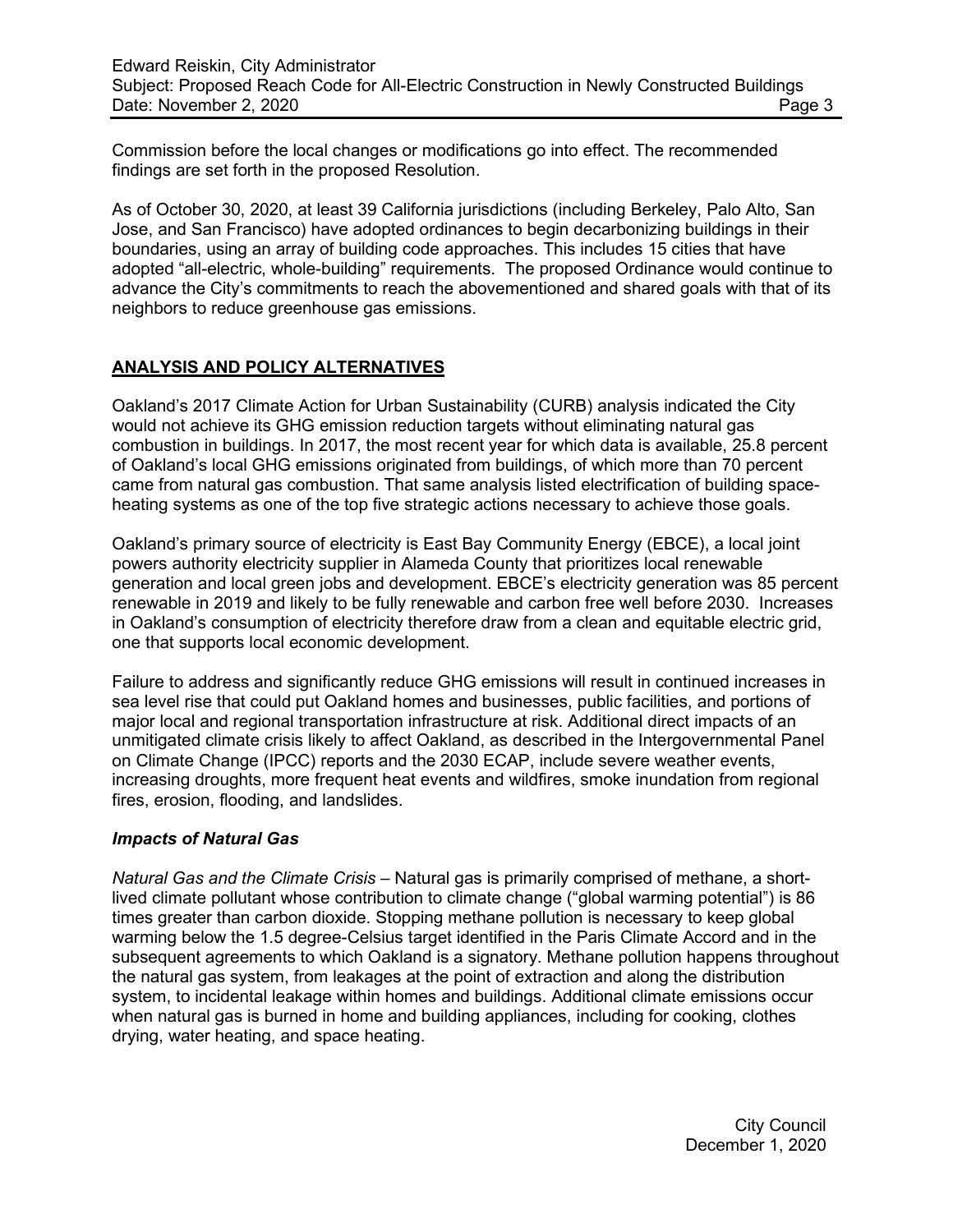Oakland cannot meet its climate goals without shifting quickly away from natural gas use. State policies and lower prices of renewable energy mean that substituting natural gas with electricity is one of the quickest, safest, and least expensive pathways to eliminating GHG emissions from buildings.

*Natural Gas and Public Health –* Indoor natural gas use, particularly for cooking, worsens indoor air quality, which disproportionately harms frontline communities, i.e., communities that experience the first and worst consequences of climate change. Burning natural gas creates indoor air pollutants including carbon monoxide, formaldehyde, and nitrogen dioxide, all of which contribute to respiratory ailments. These impacts are compounded in small, poorlyventilated spaces like older apartments. Children living in homes with gas cooking are 42 percent more likely to have asthma.

*Natural Gas and Public Safety –* Natural gas presents combustion risk for buildings, especially during and after major earthquakes. It is well known that gas pipelines can cause catastrophic disasters, with perhaps the most infamous example being the 2010 San Bruno explosion. In 2017, the U.S. Geological Survey conducted its "HayWired Scenario," simulating a 7.0 quake on the Hayward fault line with the epicenter in Oakland. The agency's report predicted that "about 450 large fires could result in a loss of residential and commercial building floor area equivalent to more than 52,000 single-family homes and cause property (building and content) losses approaching \$30 billion." The report identified ruptured gas lines as a key fire risk factor. This finding mirrors the reality of the destructive gas fires resulting from the 1989 Loma Prieta and 1994 Northridge earthquakes.

*Natural Gas and Resilience –* Gas lines are also more difficult to repair following disasters than electric infrastructure, and as such reduce a city's resilience. In times of disaster, the fossil fuel supply chain will likely be disrupted. Conversely, all-electric buildings can increase resilience. Electric appliances in conjunction with battery storage technology and renewable energy generation (such as rooftop solar) can operate absent the grid's electric supply chain. Moreover, newer gas appliances, such as stoves and water heaters, require electricity to start. Thus, in times of power outages, gas appliances in new buildings will not provide the resilience that many people desire.

### *Cost Implications*

The transition to all-electric buildings envisioned in the 2030 ECAP and required by the City's proposed Carbon Neutrality Resolution must begin with new construction, where it is easiest and most cost-effective. In 2019, costs for all-electric new construction were already either on par with or less than those for mixed-fuel (i.e., electricity plus natural gas) construction (*[2019](https://drive.google.com/file/d/1FzSH6-tB6QBW_CIF80sqVKpWgxPFGGN_/view)  [Cost-Effectiveness Study: Low-Rise Residential Construction](https://drive.google.com/file/d/1FzSH6-tB6QBW_CIF80sqVKpWgxPFGGN_/view)* prepared by Frontier Energy Inc. [and Misti Bruceri & Assopciates, LLC](https://drive.google.com/file/d/1FzSH6-tB6QBW_CIF80sqVKpWgxPFGGN_/view) and *[2019 Nonresidential New Construction](https://drive.google.com/file/d/1c4YLkKyfb05mJHyuVKbEY4h73qu7H9SZ/view) Reach Code Cost Effectiveness Study* [prepared by TRC and Energy Soft\)](https://drive.google.com/file/d/1c4YLkKyfb05mJHyuVKbEY4h73qu7H9SZ/view). All-electric construction avoids the need for redundant infrastructure going to and within buildings, which reduces overall construction costs. Letters from Stone Energy Associates and Redwood Energy to the California Energy Commission in 2017 described the significant net cost savings per unit in multifamily projects due to the avoidance of costly trenching and gas infrastructure. In 2018, the Rocky Mountain Institute found that new single-family, all-electric homes could "save \$1,000 to more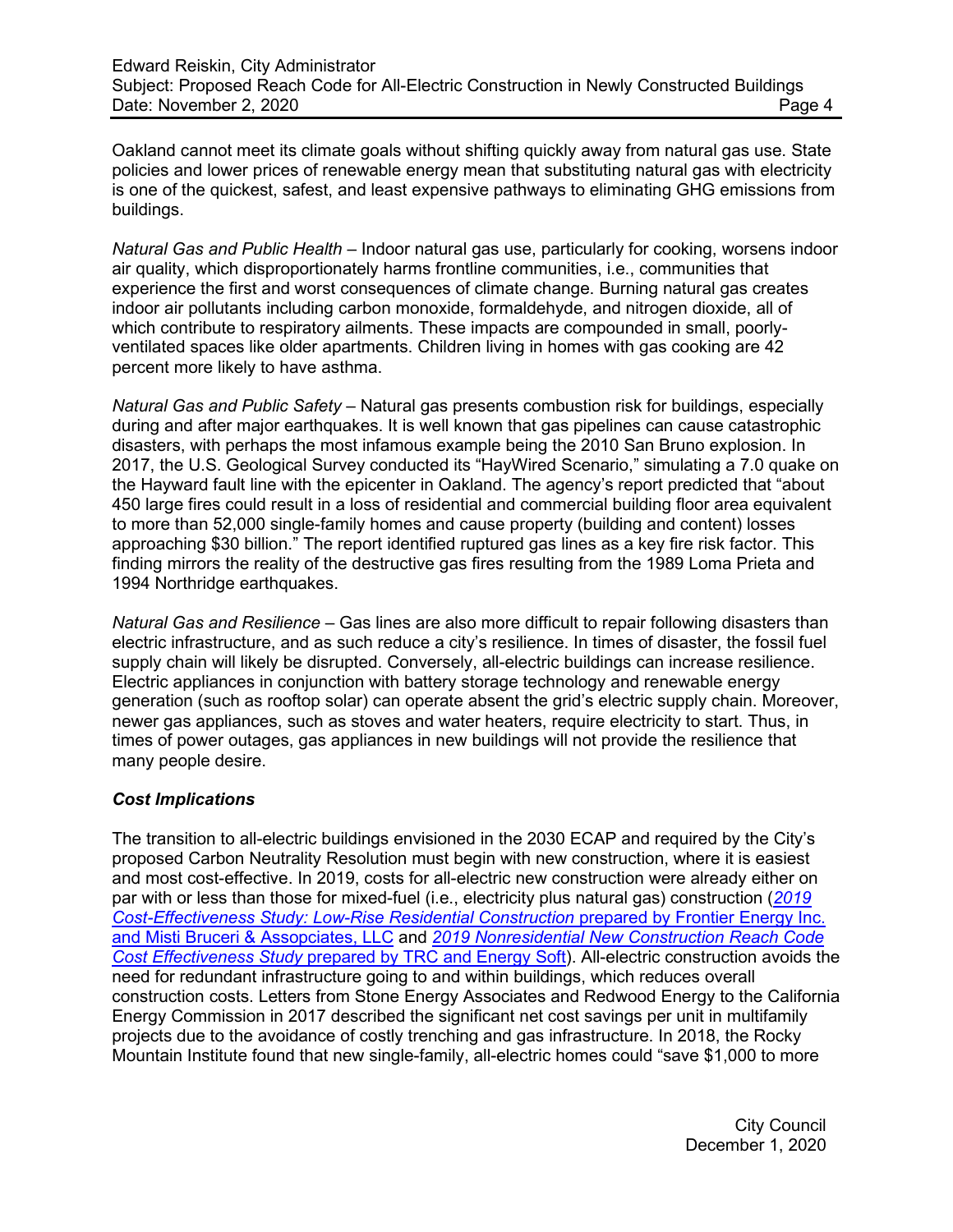than \$24,000 per single-family home, with a median value of \$8,800." The Natural Resources Defense Council also found that all-electric new multi-family construction saw "upfront capital savings, partly [as] a result of not piping for gas." If the cost savings from avoiding gas infrastructure are invested in onsite photovoltaic (solar) energy generation, an all-electric building can be less expensive to operate from day one even without factoring in the reduced construction costs.

Moreover, as the Bay Area region experiences more and more extreme heat events, more Oaklanders are choosing to install air conditioning. Heat pumps—the most common efficient electric alternative to a gas furnace—provide both heating and cooling, avoiding the need for two separate systems.

Operating costs of all-electric buildings are similarly favorable. Modern electric appliances are significantly more efficient than gas appliances, using fewer units of energy for the same work. Electric heat pump water heaters are up to five times more efficient than gas water heaters. Moreover, electric energy costs can be offset through local renewable generation such as rooftop solar, while gas must be purchased from an outside source. All-electric buildings can achieve net-zero operational costs, which is impossible for buildings with gas appliances.

While gas rates are currently less than those of electricity, trends show it increasing at a faster pace. As more buildings become all-electric, gas infrastructure will become more costly to maintain, which will drive up gas rates further. The trend toward all-electric buildings statewide is clear, with an increasing number of cities pursuing all-electric local building codes, and a Statewide mandate for carbon neutrality by 2045.

Higher gas rates will increasingly fall on low-income households who have the highest energy cost burden to begin with. By ensuring that new buildings are all-electric, the City can better ensure that the benefits of decarbonized buildings—from improved public health to lower and more stable energy bills—can accrue to frontline communities.

### *Restaurants*

Just as there are today ample, efficient electric alternatives for all residential gas appliances, so are there for all commercial culinary appliances. Traditional electric stoves have created a stigma for all-electric cooking; however, induction cooking technologies are now prevalent, with many top chefs across the world choosing induction over gas. Induction stoves are available from numerous brands at a range of prices, and provide a more finely-tuned cooking experience than gas stoves while eliminating the harmful air emissions and burn risk.

Induction appliances heat up faster than gas alternatives, are modular and efficient, safer, and easier to clean. By minimizing harmful air pollutants and burn risk, and conveying less heat to indoor cooking space, they also provide critical health and safety benefits to an important frontline community: food service workers, many of whom are immigrants, non-English speakers, low-income, and people of color, and tend to work grueling shifts.

Induction appliances are available for every commercial cooking approach, from woks to fryers. While the upfront capital cost is higher, the operational costs are equivalent. With higher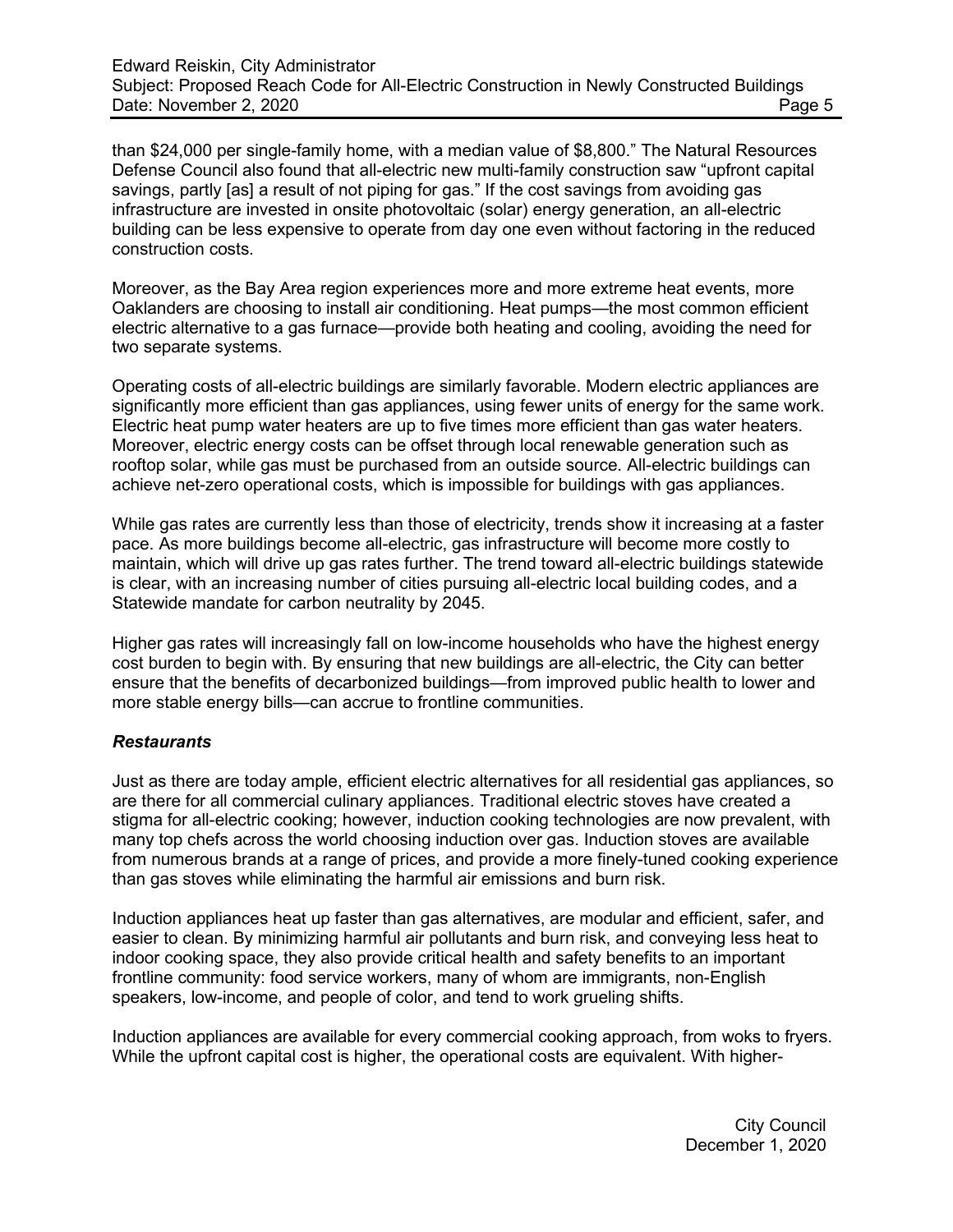precision cooking and safer "back of house" environments, all-electric restaurants offer many benefits for new and existing owners and staff. Additional financial benefits of induction cooking include the following:

- o Efficiency: According to Redwood Energy, an induction fryer can produce six times the output of french-fries versus its gas alternative, enabling a restaurant to serve more customers during a lunch rush.
- $\circ$  Cooler kitchen: Induction appliances transfer less heat to the kitchen, reducing the cost of space cooling.
- $\circ$  Safety: Induction appliances produce precisely the amount of heat that is needed and transfer the heat directly to the cookware, reducing the possibility of burns.

Numerous resources exist to support restaurant owners and food service workers in considering induction technologies and energy-efficient cooking. The Food Service Technology Center, operated by Frontier Energy in partnership with Pacific Gas & Electric (PG&E) and others, supports sustainability in the food service industry through field research, appliance testing, and training in their demonstration center. EBCE has also launched a lending program for induction cooktops for individuals and commissary kitchens. The Bay Area Regional Energy Network (BayREN) currently provides a \$300 rebate for induction stoves, and both BayREN and EBCE are actively exploring new ways to support cities as they encourage shifts to fully decarbonized buildings.

# *Building Code Approach*

The new version of Title 24, Part 6 that became effective in January 2020 allowed for new allelectric low-rise residential buildings. Except for attached accessory dwelling units and buildings demonstrating infeasibility, this proposal will extend the all-electric designation beyond this class of buildings to all newly constructed buildings.

By requiring all new buildings to be constructed without gas, the City will send a strong market signal to retailers, construction workers, contractors, repair technicians, and more that they need to prepare for a rapid transition to all-electric appliances and infrastructure. This approach "primes the market," ensuring that the shift to all-electric buildings begins where the costeffectiveness is proven, and enabling a smooth transition for existing buildings.

# **FISCAL IMPACT**

There are no negative fiscal impacts anticipated with the adoption of this ordinance. Electric infrastructure has been found to have lower installation and operational costs, which is the primary factor contributing to its cost effectiveness, even with necessary increases in electrical capacity. Although a modest increase in staff time is expected to review and discuss electrical transformer systems, some of which may be larger than in a mixed-fuel system, a decrease in staff time related to field inspections should be expected as the gas piping aspects of the inspection phase will be eliminated. Similarly, no net increase in staff time related to plan check functions is expected as the elimination of the review of gas pipe sizing and configuration is offset by an increase in electric service review. Overall, department staff time related to permitting, plan review, and inspection, should be affected very minimally.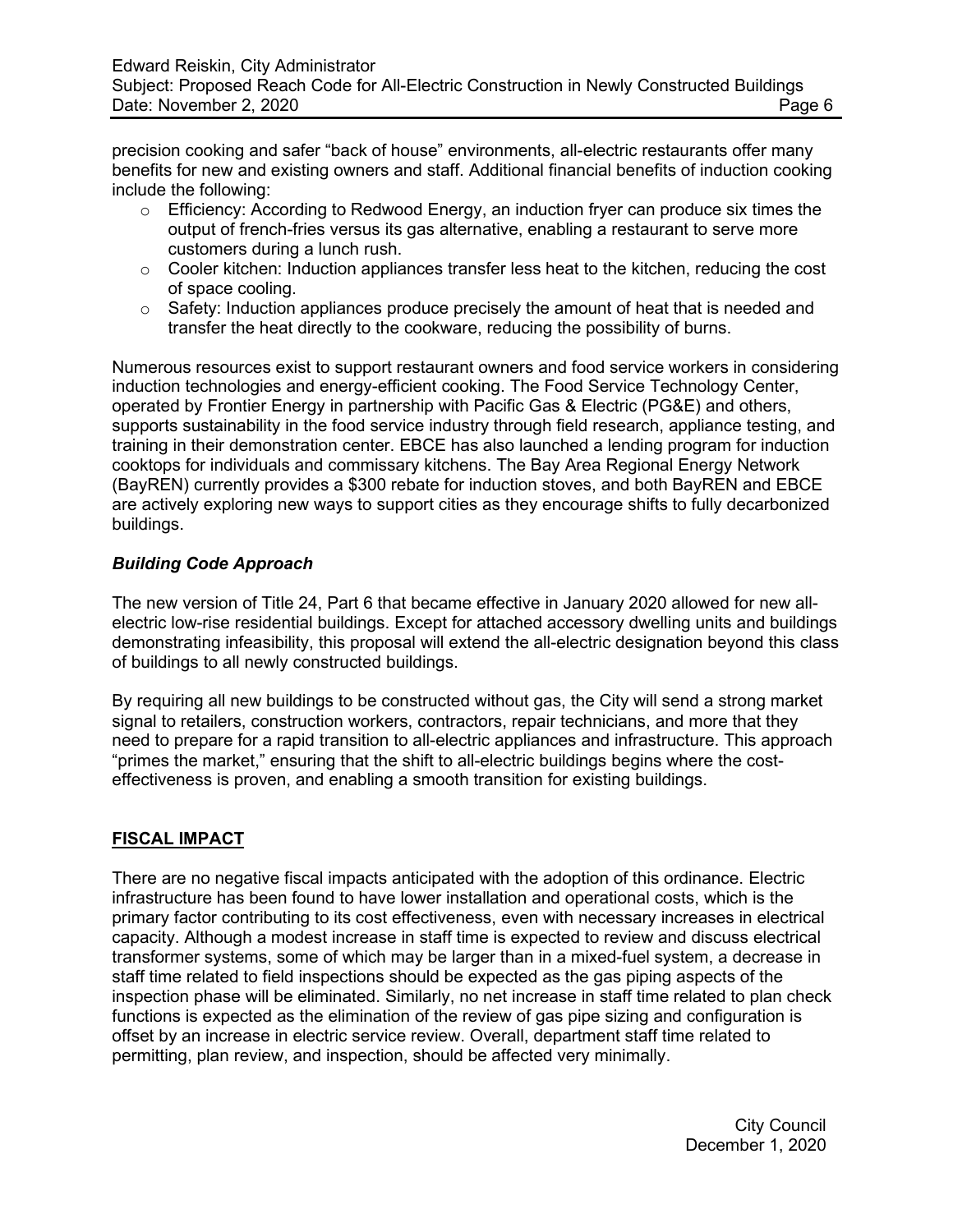### **PUBLIC OUTREACH / INTEREST**

Building electrification workshops were conducted on the dates of June 13, 2019 and September 12, 2019 with stakeholders consisting of developers, heating, ventilation and air conditioning (HVAC) designers, contractors, architects, engineers, business leaders, and City staff. Individual interviews with stakeholders were also conducted between workshops.

Additionally, this action was a major subject of discussion in the extensive community engagement conducted by City Sustainability staff in development of the 2030 ECAP. ECAP community engagement was conducted in partnership with a local Equity Facilitator team, led by Environmental / Justice Solutions and the Oakland Climate Action Coalition, with a particular focus on engaging frontline communities, including Black, Latino, non-English speaking, and low-income Oaklanders. More than 2,100 Oaklanders directly engaged in the process. Building electrification, energy efficiency, clean energy provision, and energy resilience were all major subjects that arose during the process. The Equity Facilitator team conducted a Preliminary [Equity Analysis of the ECAP Actions,](https://cao-94612.s3.amazonaws.com/documents/FINAL_Complete_EF-Racial-Equity-Impact-Assessment_7.3.2020_v2.pdf) and concluded that all Actions in the Plan, including those pertaining to building electrification (B-1 and B-2), fully addressed equity goals as written.

On Friday, November 20, 2020, staff conducted a public engagement webinar to share the final draft Ordinance, explain how the draft Ordinance is responsive to stakeholder values and concerns as expressed in 2019 and early-2020 engagement, and answer questions.

## **COORDINATION**

Collaboration for this effort included the Oakland Public Works Department Environmental Services Division, Planning and Building Department Bureau of Building, and the Office of the City Attorney. This report and legislation have been reviewed by the Office of the City Attorney and the Budget Bureau.

### **SUSTAINABLE OPPORTUNITIES**

*Economic*: The requirement of all-electric buildings will lead to lower installation costs for newly constructed buildings, and in many cases will reduce operational costs as well, keeping more money in Oakland. All-electric buildings will also provide improved indoor air quality and reduced safety hazards associated with gas cooking, which is likely to marginally reduce healthcare costs, particularly for frontline communities. Eliminating gas infrastructure will also significantly reduce the risks of fires and explosions, particularly after seismic events, which will further save the City money by reducing disaster response and recovery costs.

*Environmental:* Natural gas, or methane, is a Short-Lived Climate Pollutant, with 86 times the global warming potential of carbon dioxide over a 20-year period. There is broad consensus among climate scientists that the world cannot limit global warming to 1.5 degrees Celsius without drastically limiting methane emissions, including from buildings. The reduction of greenhouse gas emissions from all-electric buildings will help mitigate climate change and its negative effects such as extreme heat events, droughts, intense storms, flooding, and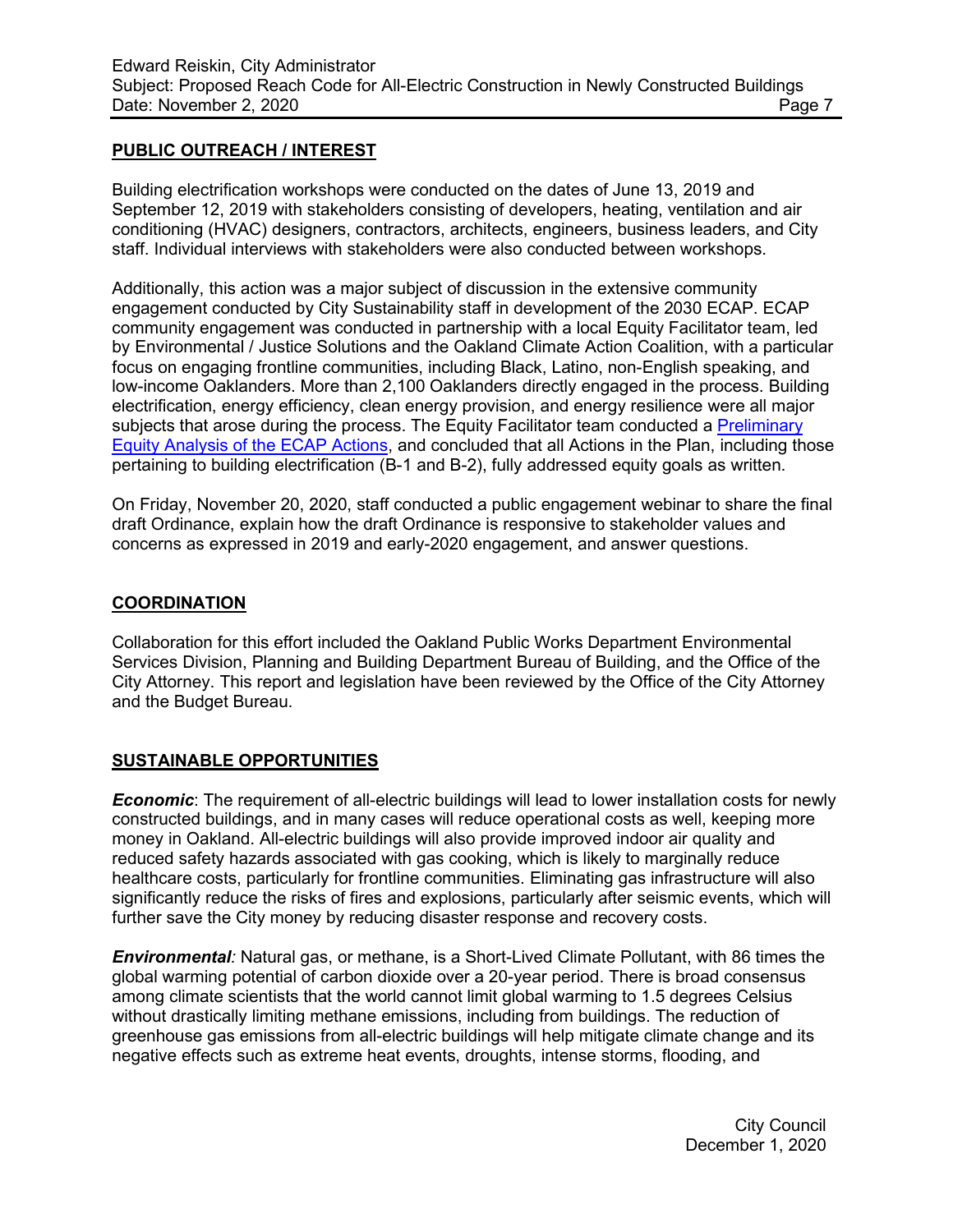displacement. This ordinance would fulfill Action B-1 in the 2030 ECAP, *Eliminate Natural Gas in New Buildings*, and prime the market for a smoother transition to full electrification for Oakland's existing buildings—the subject of 2030 ECAP Action B-2, *Plan for All Existing Buildings to be Efficient and All-Electric by 2040.*

*Race & Equity:* Ensuring that new buildings are constructed without fossil fuel infrastructure and instead with local, carbon-free renewable energy sources will bring health and economic benefits to low-income communities. Modern electric systems and appliances are more efficient than older gas technologies, and in some cases offer lower overall installation costs and utility bills. They also offer improved air quality and less exposure to pollutants known to exacerbate asthma and other pulmonary diseases, which disproportionately impact vulnerable populations like children and seniors. Heat pumps add air conditioning capacity in areas with heat stress, and induction cooking is safer with lower exposure to hot surfaces and no open flames. Eliminating natural gas in buildings can lower the risk of fire after earthquakes, and reduce the likelihood of childhood asthma. All of these benefits disproportionately improve wellbeing in frontline communities, who face higher baseline levels of pollution exposure and pay a higher proportion of income for energy.

The potential for good, green jobs resulting from this Ordinance that can flow to local Oaklanders, including youth and those who are unemployed, underemployed, or with lower education, is also significant. The increased demand for electricians, electric appliance retailers, and energy advisors would inherently start at the local level. As mentioned above, requiring allelectric new construction will lower the costs and build the understanding among the current workforce of electrifying existing buildings. This could positively impact plumbers, electricians, general construction workers, roofers, solar installers, and other related professions. As new allelectric buildings come online as a result of this ordinance and broader economic trends, new jobs specializing in green building will continue to emerge. Nationwide, in 2017, jobs in the clean energy sector eclipsed those in the fossil fuel industry, despite record fossil fuel exploration and recovery. EBCE also continues to expand their local renewable energy generation infrastructure—work that goes hand-in-hand with an increasingly all-electric building sector, and that similarly provides good, green jobs with lower educational requirements as the replacement of existing gas appliances to all-electric appliances and their maintenance will provide increased demand for tradespeople providing such services.

# **CALIFORNIA ENVIRONMENTAL QUALITY ACT (CEQA)**

The Health and Safety Code Section 18941.5, with reference to Section 17958.7, allows more restrictive local amendments to the Building Code that are reasonably necessary due to local climatic, geologic, or topographical conditions. This ordinance is exempt from CEQA under CEQA Guidelines sections15061(b)(3) and 15308 due to the fact it is a regulatory action for the protection of the environment and that there are no reasonably foreseeable adverse impacts that would result from this action. As a result, there is no possibility that the activity in question would have a significant effect on the environment.